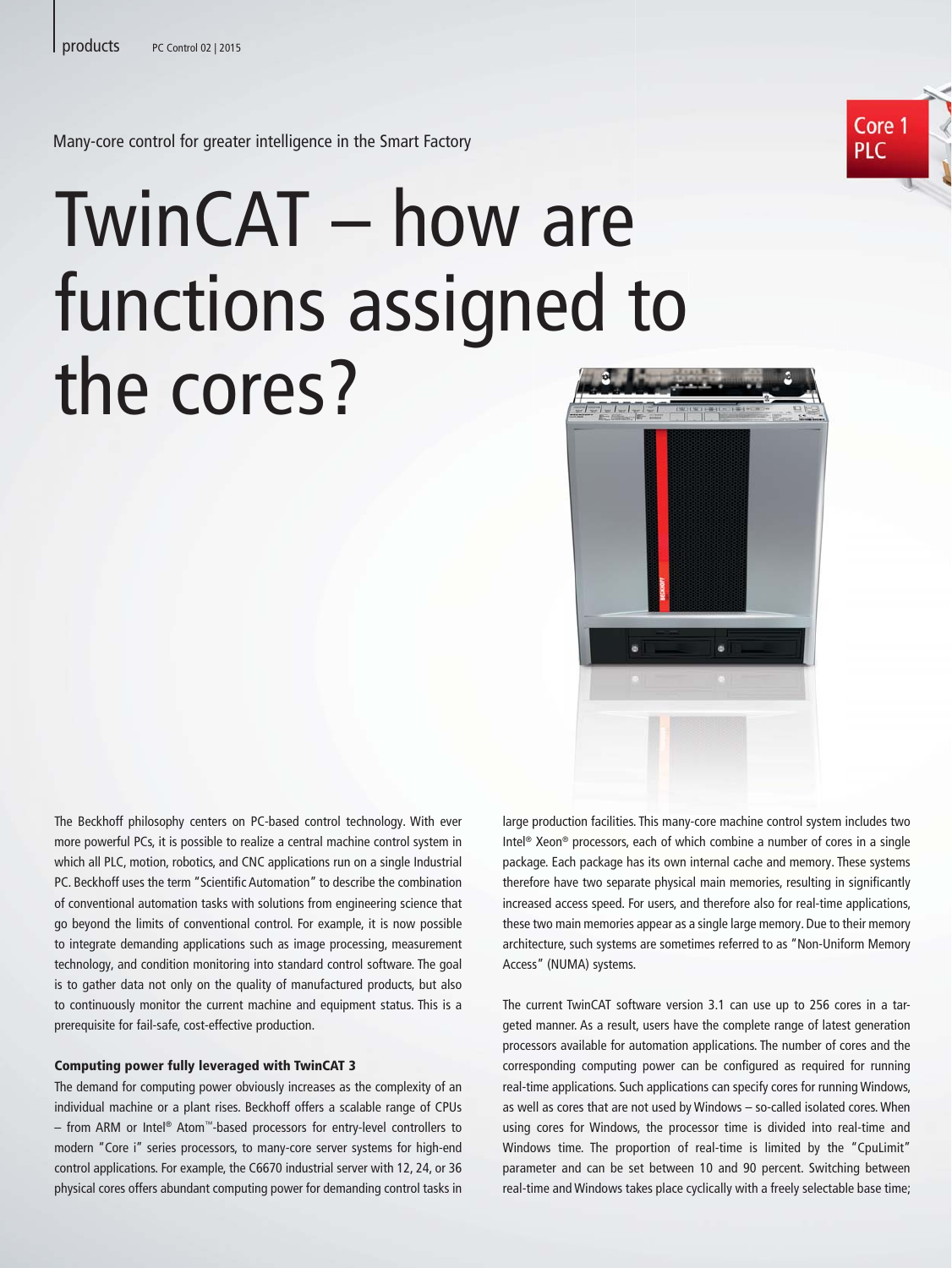

task cycle times are derived as multiples of the base time. Isolated cores do not have to switch between real-time and Windows, so that the full power of task cycle times are derived as multiples of the base time. Isolated cores do<br>not have to switch between real-time and Windows, so that the full power of<br>the processor is available for real-time applications. The use of is is recommended for fast tasks with cycle times of 100 μs or less. When using NUMA systems with many real-time cores, it makes sense to isolate a complete makes complete processor, so that the cache of the isolated processor is exclusively available for real-time operations.

## From TwinCAT modules to the cores

In TwinCAT, individual automation tasks are realized as modules. Modules may be for motion control, PLC or C++ applications, for example. These modules are assigned to individual tasks of the TwinCAT system and executed cyclically based on a user-defined sampling rate, i.e. the cycle time. The tasks are then distributed to the available real-time cores, and typically several tasks are performed on one core. Therefore, the tasks are assigned priorities to define the execution sequence; priorities control the execution sequence of tasks. The higher the priority, the more accurately a task is executed. Processing of tasks with lower priorities can be interrupted by tasks with higher priorities. As a general rule: "The shorter the cycle time, the higher the priority."

As an example, Figure 1 shows the execution sequence of the tasks for a typical motion control application with PLC and  $C_{++}$  software components. The real-time proportion is limited to 90 percent of the base period (here 200 μs), so that Windows (OS) is always allocated at least 10 percent of the computing capacity. This ensures that the Windows operating system is always guaranteed to be active for a minimum time within a base time. Motion Control NC PTP is divided into an SAF task (German: "Satz-Ausführungs-Task", English: "block execution task") with a cycle time of 200 μs and computing time of 30 μs and an SVB task (German: "Satz-Vorbereitungs-Task", English: "block preparation task") with a cycle time of 400 μs and a computing time of 100 μs. The C++ task and the PLC task both run with a cycle time of 200 μs and a computing time of 40 μs and 60 μs respectively. To comply with the cycle time, the computing time obviously has to be shorter than the required cycle time, which is the case in this example. The tasks are executed according to the priorities 1, 2, 3 and 4 in the sequence SAF, C++, SPS and SVB, as indicated. All tasks are activated at time 0 μs, and the TwinCAT real-time scheduler processes them sequentially, based on the specified priorities. The tasks SAF, SPS, and C++ have a cycle time of 200 μs and are therefore reactivated at 200 μs. At this point in time, the SVB task has not yet been completely processed. The tasks As an example, Figure 1 shows the execution sequence of the tasks for a<br>ndows, so that the full power of the typical motion control application with PLC and C++ software components.<br>ations. The use of isolated cores The re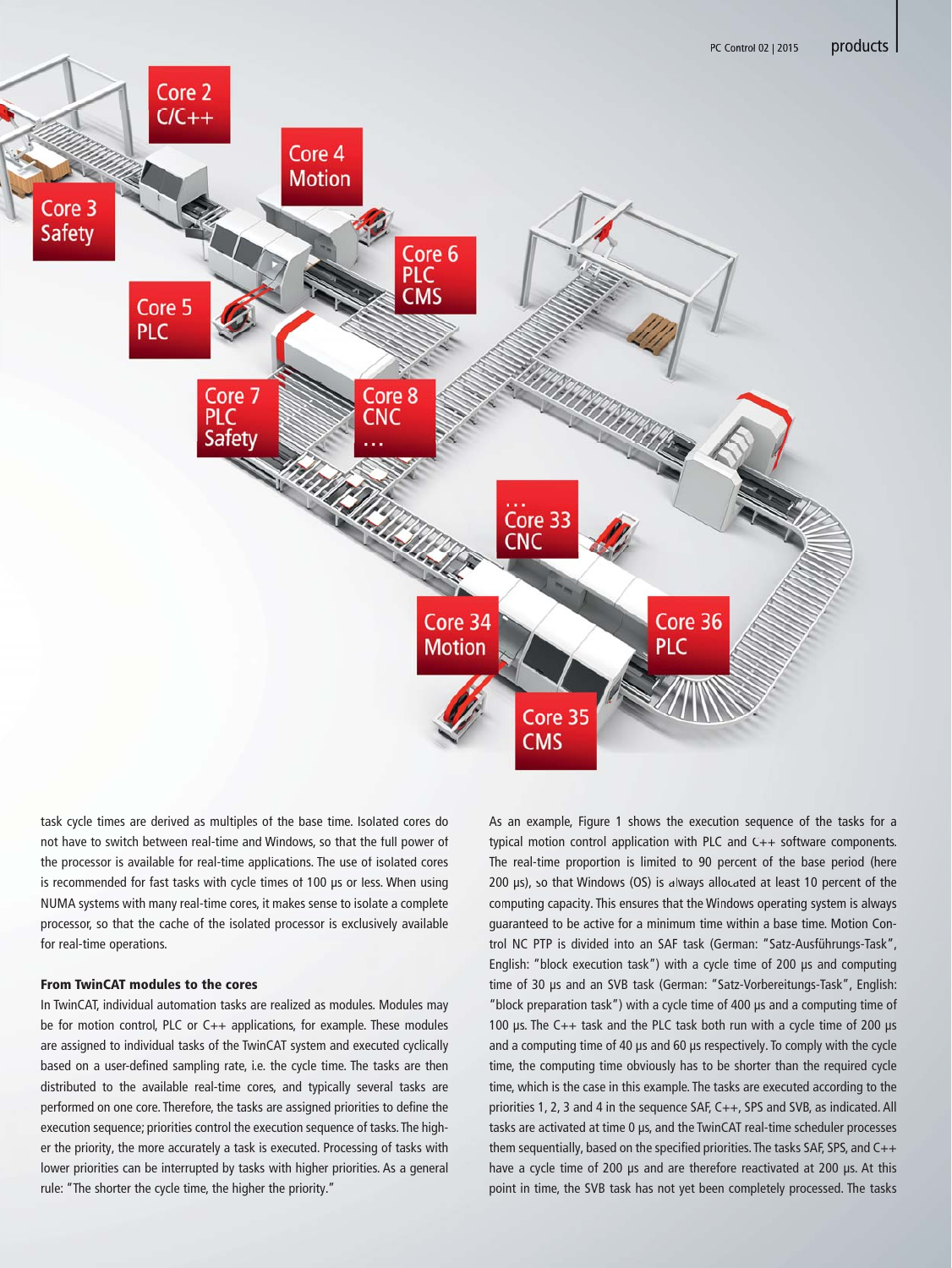

with shorter cycle times, which were assigned priorities 1 to 3, are prioritized over the SVB task, which has a priority of 4. This ensures that they comply with the cycle time, as in the previous cycle, and are not "held up" by the SVB task. Processing of the SVB task then continues. If a task repeatedly misses its activation, a cycle timeout error (Exceed) is triggered. However, the task reporting a timeout may not be responsible for the timeout. It is therefore always advisable to examine the task runtimes of the higher-priority tasks on the core.

In this example, the computing power of the Industrial PC is fully utilized. To extend the application, it is possible to distribute it to two cores. Figure 2 shows a possible distribution. In this configuration, all tasks except the PLC task are assigned to a separate core. Note that in the single-core configuration, the PLC task is executed after SAF and C++. Since each core calculates the execution sequence locally for the tasks assigned to it, the PLC starts with the SAF task on the second core in parallel. Thanks to the additional computing power, the SVB task is calculated within the first cycle, making more computing time available for additional tasks on both cores. This can be used either for an extension of the existing application or for other modules.

Alternatively, the additional computing power can be used to increase the sampling rate for the existing application. In this case, the cycle time of one or more tasks should be reduced. Such an example is shown in Figure 3. On both cores, the base time is halved to 100 μs; in addition, the second core is being isolated. The latter is indicated by the absence of the "OS" proportion in the execution sequence. On the first core, the length of a single Windows time remains unchanged at 20 μs, i.e. the real-time limit is 80 percent in this case. Therefore, 20 percent of the computing power of the first core is available for Windows. The cycle times of the SAF, C++, and PLC tasks are reduced to 100 μs. As a result, the sampling rate of these tasks doubles. Although the SVB task is now interrupted more frequently, the calculations for all tasks are completed before their next activation. In such an approach, the available bandwidth on the connected fieldbus must be adequately dimensioned, because the number of fieldbus telegrams per unit of time doubles, resulting in increased overall fieldbus load.

A distribution to more than one core makes sense, for example, in cases with many computationally intensive instances of a module, which can be calculated independently. One such application example would be condition monitoring.